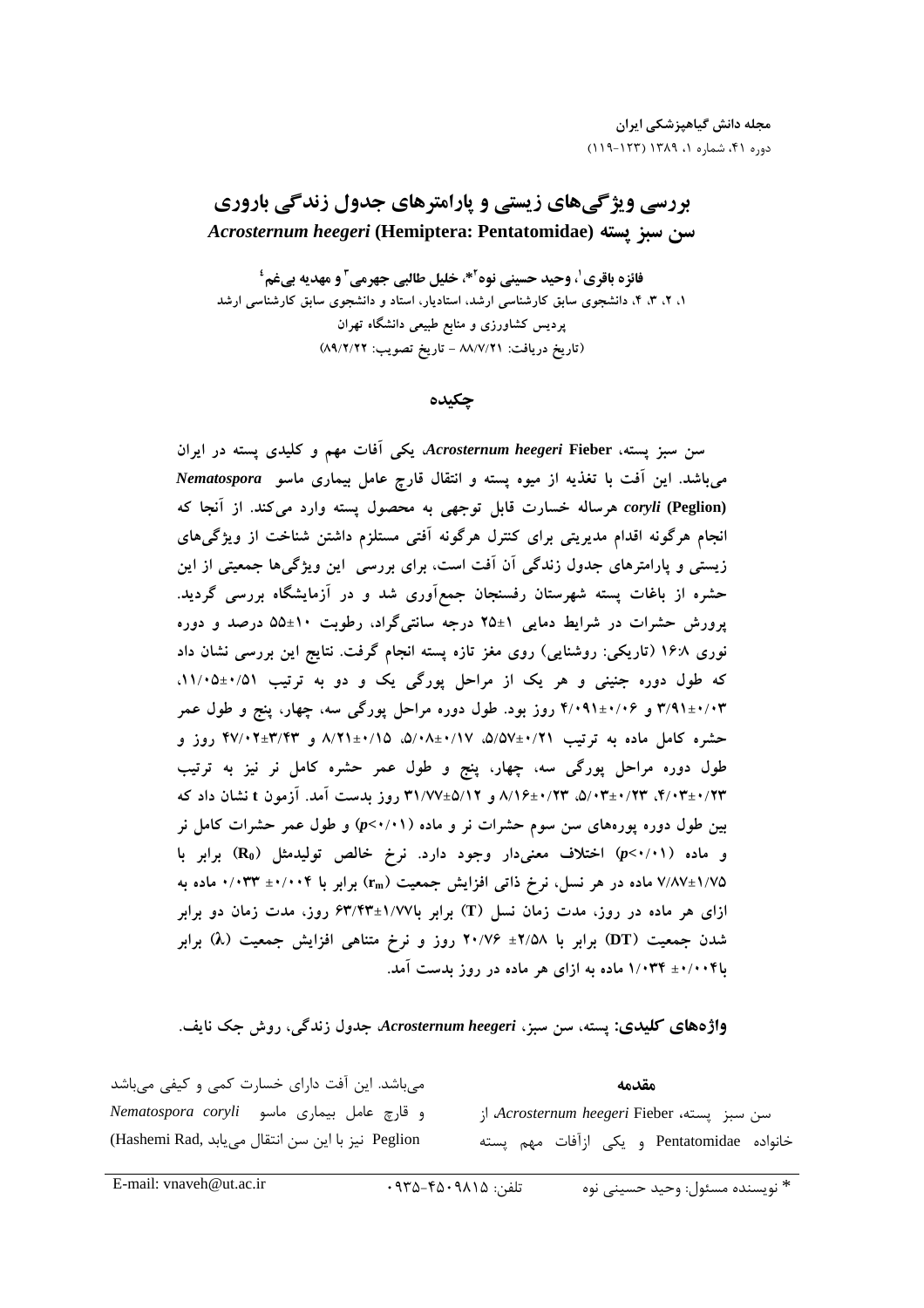(2005. در برنامه مدیریت این حشره مانند بسیاری از آفات، یکی از مسایل مهم در تصمیمگیری درست تعیین شاخصهای رشد جمعیت میباشد. در واقع برآورد پارامترهای رشد جمعیت و تعیین افزایش جمعیت حشرات از روی توانایی تولیدمثلی، یکی از جنبههای مهم در مطالعه جمعیتهای حشرات است. افزایش جمعیت را می توان توسط یک جدول زندگی باروری که پتانسیل توانایی تولیدمثلی حشرات ماده را در سنین متفاوت بیان میکند، نشان داد. جدولهای زندگی باروری با دنبال کردن رویدادهای زندگی گروهی از افراد متولد شده در یک زمان تا مرگ آخرین فرد از گروه با ثبت نتاج آنها ايجاد مىشوند. چنين جدولهايي را می توان برای توصیف زمان رشد و نمو و نرخ بقای هر مرحله رشدي، پيشبيني اندازه جمعيت يک آفت و ساختار سنی آن در یک زمان مشخص به کار برد (Caery, 1993; Medeiros et al., 2000; Southwood & Henderson, 2000; Shirvali & Hosseininaveh, (2005. پارامترهای مختلفی از جدول زندگی باروری برآورد می شوند که از جمله آنها می توان از نرخ ذاتی (R<sub>0</sub>) افزایش طبیعی (rm)، نرخ خالص تولیدمثل (R<sub>0</sub>)، میانگین طول مدت یک نسل (T)، زمان دو برابر شدن جمعیت (DT) و نرخ افزایش متناهی (λ) نام برد (Legaspi, 2004; Shirvani, A. & Hosseininaveh, 2005; Fathipour et al., 2007). مهم ترين پارامتر رشد جمعیت، نرخ ذاتی افزایش طبیعی میباشد. این آماره یک شاخص استاندارد برای بیان نرخ رشد جمعیت است و طبق تعریف بیشترین نرخ افزایش برای یک گونه تحت شرایط زیستی و فیزیکی مشخص میباشد Medeiros) .et al., 2000; Southwood & Henderson, 2000) محاسبه rm میتواند برای پیشگویی وضعیت یک آفت ارزشمند باشد و به عنوان یک ابزار کمی یا شاخص اکولوژیک برای مقایسه واکنش گونههای مختلف به شرایط محیطی و فاکتورهای متعددی از قبیل دما، رطوبت، کیفیت ماده غذایی، مورفولوژی گیاه و ترکیبات شيميايي ثانويه گياه باشد. ,Andrewartha & Birch) 1954; Messenger, 1964; Hawliekova et al., 1987; Medeiros et al., 2000; Stenseng et al., 2003; Shirvali & Hosseininaveh. 2005).

یسته به عنوان یک محصول استراتژیک، اهمیت اقتصادی بسیار زیادی دارد. از این رو ویژگیهای زیستی و پارامترهای جدول زندگی باروری سن سبز پسته Acrosternum heegeri به عنوان یکی از آفات مهم پسته در ایران مورد بررسی قرار گرفته است.

## مواد و روش ها

جمع آوری و شناسایی حشرات مورد استفاده

سنهای مورد استفاده طی چند نوبت از باغات پسته شهرستان رفسنجان (شهر كشكوئيه، روستاي شريفآباد و مناطق قدرتآباد و باقرآباد) در ماههای مرداد و شهریور در سال ۱۳۸۶ از لابلای خوشههای پسته جمعآوری گردیدند و برای پرورش و انجام آزمایش به آزمایشگاه منتقل شدند. شناسایی گونه مورد نظر با استفاده از کلید شناسایی گونههای پالئارکتیک جنس و (Wagner, 1959) انجام گرفت (Wagner, 1959) پس از تشخیص برای انجام آزمایش استفاده گردید. روش و شرایط پرورش

یرورش در آزمایشگاه در شرایط ثابت نوری ۱۶ ساعت روشنایی به ۸ ساعت تاریکی، دمای ۱±۲۵ درجه سانتیگراد و رطوبت نسبی ۱۰±۵۵٪ روی مغز تازه پسته رقم اکبری انجام گرفت. ظرفهای پرورش شامل ظرفهای پلاستیکی دربدار به شکل مخروط ناقص به قطر کف ۸ سانتی متر و ارتفاع ۵ سانتی متر بود که در درب آنها سوراخی به قطر ٨ سانتی متر ایجاد شده و سپس با تورې پوشانده شدند. در کف ظرفهای پرورش یک قطعه دستمال کاغذی که دقیقاً به اندازه کف ظرف بریده شده بود قرار داده می شد تا پورهها در صورت واژگونی قادر به برگشتن باشند و به دلیل واژگونی دچار مرگ نشوند. برای تأمین رطوبت ظروف پرورش از پنبه مرطوب استفاده شد. مغزهای تازه پسته هر ۴-۲ روز یک بار با مغزهای قبلی، جایگزین میشدند. به منظور جلوگیری از تبخیر سریع رطوبت مغزهای پسته و نیز جلوگیری از فساد، مغزها با یک لایه بسیار نازک پارافیلم پوشانده می شدند؛ به این ترتیب علاوه بر خواص فوق سنها نیز قادر بودند تا خرطوم خود را از این پارافیلم بسیار نازک عبور داده و از مغز پسته تغذیه کنند. پس از دو نسل پرورش روی این رژیم غذایی، از تخمهای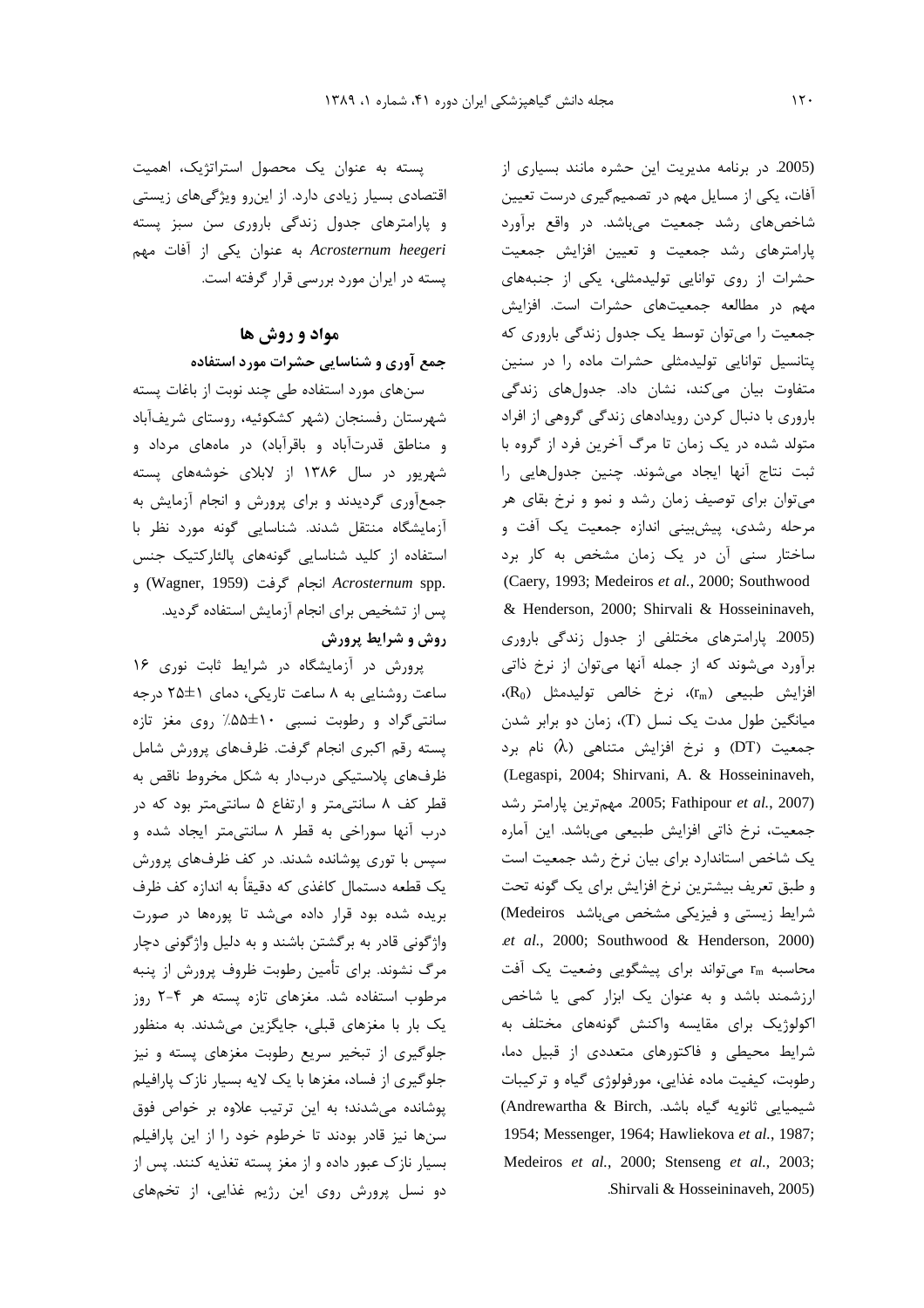حاصل از نسل دوم برای بررسی جدول زندگی استفاده شد.

## بررسی ویژگیهای زیستی و ایجادجدول زندگی باروری

شروع جدول زیستی باروری سن سبز پسته از تخم بود (حدود ۳۰۰ تخم) که طول دوره زندگی پورههای سن یک و دو به صورت دستههای ۱۰ تایی دنبال گردید و بعد از تبدیل آنها به پورههای سن ۳، هر کدام از آنها به طور مجزا و تک تک در ظروف پرورش قرار گرفتند و تا زمان تبدیل به حشره کامل طول دوره زندگی هر یک از مراحل با بررسی روزانه برای ثبت تغییرات ریختشناسی و مشاهده پوسته پوستاندازی تعیین گردید. حشرات کامل یک روزه نر و ماده در کنار یکدیگر به صورت دوتایی قرار گرفتند تا تعداد تخمهای ماده به صورت روزانه در جدولهایی که برای این کار پیش بینی شده بود، ثبت گردد. دستههای تخم گذاشته شده از ظرفها برداشته می شدند تا با تخمهای روز بعد اشتباه نشوند. این کار تا زمان مرگ آخرین فرد ماده انجام گرفت و به این شیوه طول عمر افراد ماده نیز به دست آمد. هم چنین طول عمر افراد نر نیز با بررسی روزانه به

دست آمد.

محاسبات جدول زندگی باروری

محاسبات جدول زندگی و برآورد پارامترهای آن بر اساس روش ارايه شده توسط .Meyer et al (1986) و استفاده از تکنیک جکنایف با استفاده از نرمافزار PersianRm انجام گرفت (Naveh et al., 2004).

### نتايج و بحث

برآورد پارامترهای جدول زندگی باروری با استفاده از روش معمول (محاسبه بر اساس كل مجموعه دادهها) و هم چنین برآورد میانگین، خطای استاندارد و فاصله اطمینان ۹۵٪ برای هر یک از پارامترها با استفاده از روش جک نایف در جدول ۱ آمده است.

نرخ ذاتی افزایش طبیعی بهترین و معتبرترین یارامتر جهت بیان ویژگیهای زیستی یک حشره است؛ زیرا اطلاعات مربوط به بقا، زادآوری و سن در این آماره خلاصه شده است و هرگونه تغییر در این خصوصیات، در نمایان میشود و استفاده از مقادیر دوره قبل از بلوغ،  $r_m$ تعداد كل يوره توليد شده توسط هر حشره، طول كل

| روش جک نایف                                                                 |                                                            | برآورد معمول از                 | پارامتر |
|-----------------------------------------------------------------------------|------------------------------------------------------------|---------------------------------|---------|
| فاصله اطمينان ۹۵٪                                                           | خطای معیا <sub>د</sub> ± میانگین                           | کل دادەھا                       |         |
| $f/T\Delta - 11/F$                                                          | $Y/AY \pm 1/Y\Delta$                                       | <b>Y/AY</b>                     | $R_0$   |
| $\cdot$ / $\cdot$ $\uparrow$ $\Delta$ $ \cdot$ / $\cdot$ $\uparrow$ $\cdot$ | $\cdot/\cdot \mathsf{YY}_{\pm}\cdot/\cdot\cdot \mathsf{Y}$ | $\cdot$ / $\cdot$ $\tau$ $\tau$ | $r_{m}$ |
| 59188-88199                                                                 | $54/54 \pm 1/44$                                           | $550 -$                         | T       |
| 15156-15198                                                                 | $Y \cdot (Y \in \pm Y/\Delta \Lambda)$                     | ۲۱/۳۳                           | DT      |
| $1/\cdot 70 - 1/\cdot 71$                                                   | $1.544 + 1.644$                                            | ۱/۰۳۳                           | λ       |

جدول ۱- پارامترهای برآورد شده جدول زندگی باروری سن سبز پسته، Acrosternum heegeri

جدول۲- طول دوره سنین مختلف رشدی (روز) و زادآوری سن سبز پسته، Acrosternum heegeri (خطای معیار ± میانگین)

| نر                                                  | ماده                                                          | ویژگی های زیستی                        |
|-----------------------------------------------------|---------------------------------------------------------------|----------------------------------------|
| $\Upsilon/9$ $\pm$ $\cdot$ / $\cdot$ $\Upsilon$     | $\Upsilon/9$ $+$ $\cdot$ / $\cdot$ $\Upsilon$                 | طول دورہ یور گی سن پک                  |
| $f(\cdot q)_{\pm} \cdot (\cdot)$                    | $f(\cdot q)_{\pm} \cdot / \cdot \epsilon$                     | طول دورہ یور گی سن دو                  |
| $f/\cdot 7$ + $\cdot$ /۲۳                           | $\Delta/\Delta V$ + $\cdot$ / $\uparrow$ )                    | طول دورہ یور گے سن سه                  |
| $\Delta$ / $\cdot$ $\tau$ + $\cdot$ / $\tau$ $\tau$ | $\Delta$ / $\cdot$ $\Lambda$ $\pm$ $\cdot$ / $\Lambda$ $\vee$ | طول دورہ یور <i>گی</i> سن چھار         |
| $\lambda$ /18+ $\cdot$ /۲۳                          | $\lambda$ /۲۱ $\pm$ $\cdot$ /1 $\Delta$                       | طول دورہ یور گے سن پنج                 |
| 70/۲۲+۰/۴۶                                          | $Y$ $Y$ $A$ $Y$ $+$ $Y$ $Y$                                   | طول کل دورہ پور گی                     |
| $11/\cdot \Delta \pm \cdot (\Delta)$                | $11/\cdot \Delta \pm \cdot (\Delta)$                          | دوره انکوباسیون تخم                    |
| $\Delta$ ۶/۸۷±۴/۹۷                                  | $\lambda$ 4/94 $\pm$ 2/46                                     | طول دورہ زندگی بالغھا                  |
|                                                     | $1V/FV_{\pm}$ + /91                                           | میانگین تخم گذاشته شده به ازای هر ماده |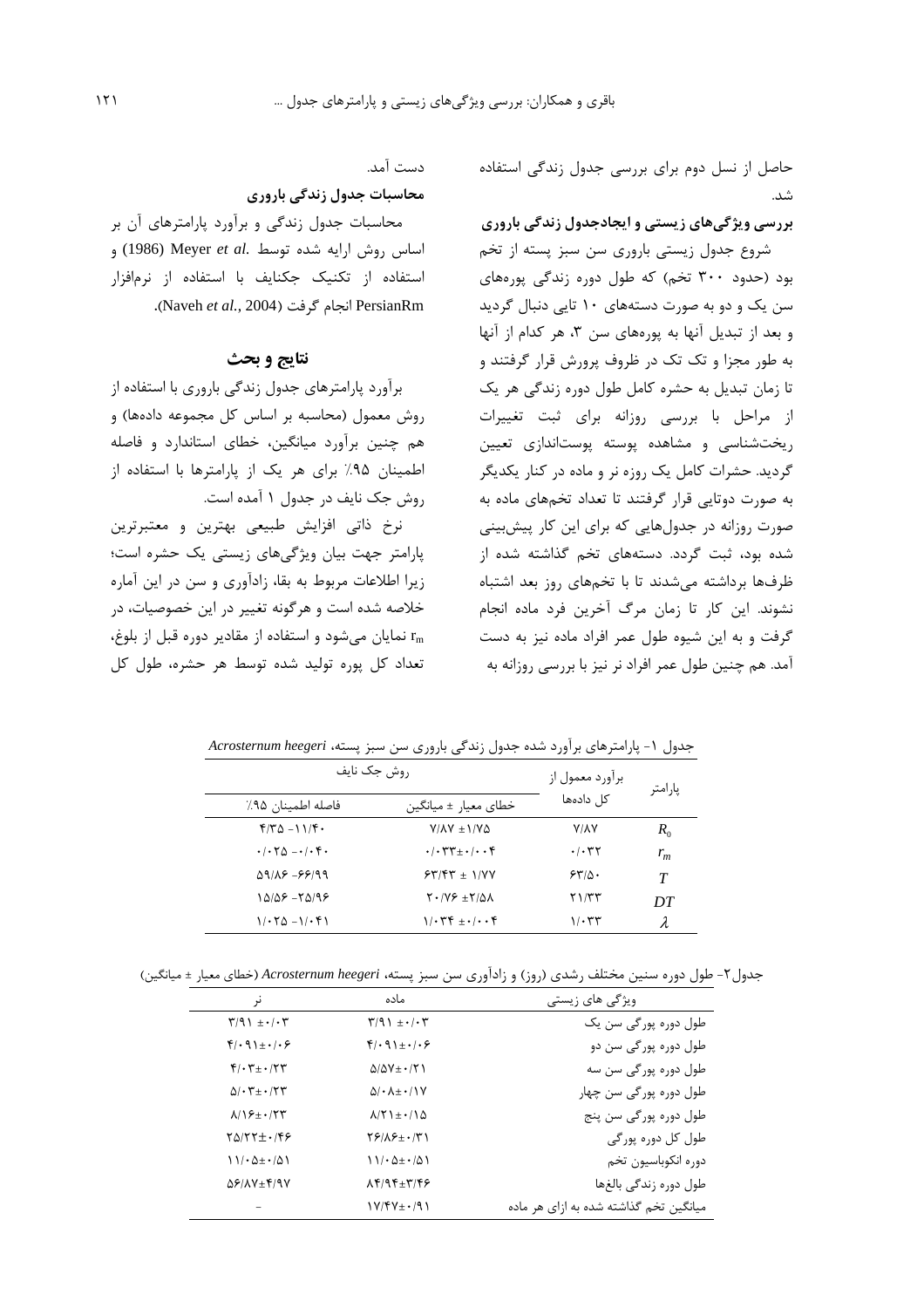

Acrosternum heegeri (m<sub>x</sub>) و توليد نتاج (m<sub>x</sub>) سن سبز يسته، Acrosternum heegeri

با ۰/۰۸ و در ۳۰ در جه سانتیگراد برابر با ۰/۰۹ میباشد. در زنبور یارازیتویید Vrolepis rufipes Ashmead میزان r<sub>m</sub> با افزایش دما از ۱۵ به ۳۰ درجه سانتی گراد، از ۰/۰۳۸ به ۰/۳۴۶ افزایش یافت .Wagner) Rashed Mohassel et . به طوری که در کارهای Rashed Mohassel et .al (2004) مشاهده می شود که با افزایش دما از ٢۴  $r_m$  درجه سانتی گراد به ٢٨ درجه سانتی گراد نیز، میزان شته گل داوودی افزایش می یابد و وی دلیل آن را افزایش متابولیسم حشره به دلیل افزایش دما میداند.

در بررسی ویژگیهای زیستی حشره (جدول۲)، آزمون t-student نشان داد که بین دوره زندگی پورههای سن سه نر و ماده (p<٠/٠١) و طول عمر حشرات كامل نر و ماده ( ۱ /۰/۰ ) اختلاف معنىدارى وجود دارد و در واقع طول دوره سن سه پورگی در حشره ماده و طول عمر حشره کامل ماده به طور معنیداری از نر بیشتر است؛ ولي بين يورەهاي سن چهار و پنج نر و ماده اختلاف معنی داری مشاهده نمی شود.

با نگاهی به منحنی بقا (شکل ۱) مشخص میگردد كه تلفاتي در مراحل پوره سن سوم تا تبديل به حشره كامل وجود نداشته است و بيشترين تلفات مربوط به مراحل قبل از سن سوم پورگی بوده است (۶۵ درصد). با ظهور حشره کامل تلفات به تدریج در افراد آغاز گشته و زندهمانی جمعیت رو به کاهش گذاشته و در پایان روز صد و بیست و سوم تمامی افراد موجود در همزادگان مردند. با نگاهی به منحنی تولیدمثل این حشره معلوم

دوره زندگی و یا R<sub>0</sub> به تنهایی نمی تواند ملاک مناسبی برای مقایسه اثر میزبانهای مختلف روی خصوصیات (Shirvani & Hosseininaveh, نيستى حشره أفت باشد) (2005. همان طور که در جدول ۱ هم آمده است، میزان rm مربوط به این حشره پایین و برابر با ۰/۰۳۳ ماده/ روز است که دلیل آن میتواند نوع غذای مورد استفاده برای پرورش و آزمایشات و نیز شرایط انجام آزمایش باشد. به طور کلی گیاهان میزبان مختلف، رشد و نمو، بقا، تولید مثل و پارامترهای جدول زندگی حشرات را تحت تاثیر قرار میدهند (Liu et al., 2004). میزان r<sub>m</sub> نیز با تغییر شرایط، تغییر میکند. به عنوان مثال در پژوهشهایی که روی اثر کیفیت غذا بر ویژگیهای زیستی بندپایان از جمله حشرات و کنههای مختلف انجام شده است، این موضوع به خوبی مشاهده شده است. از جمله در بررسی اثر ارقام مختلف لوبیا روی پارامترهای جدول زندگی و درصد زندهمانی کنه تارتن دو نقطهای که توسط .2007) Fathipour et al (2007) انجام شده است، معلوم شده که در بین ارقام مورد آزمایش، رقم تلاش مناسبترین و رقم پرستو نامناسب ترین رقم برای رشد و تولیدمثل کنه مزبور بوده است که خود بیانگر اثر میزبان روی پارامترهای زیستی حشرات و کنهها است. از طرفی تغییر دما نیز بر میزان rm موثر است. به طور مثال  $r_m$  تحقیقات Legaspi (2004) نشان داد که میزان  $r_m$  در سن Podisus maculiventris (Say) در حه سانتی گراد برابر با ۰/۰۵، در ۲۶ درجه سانتی گراد برابر